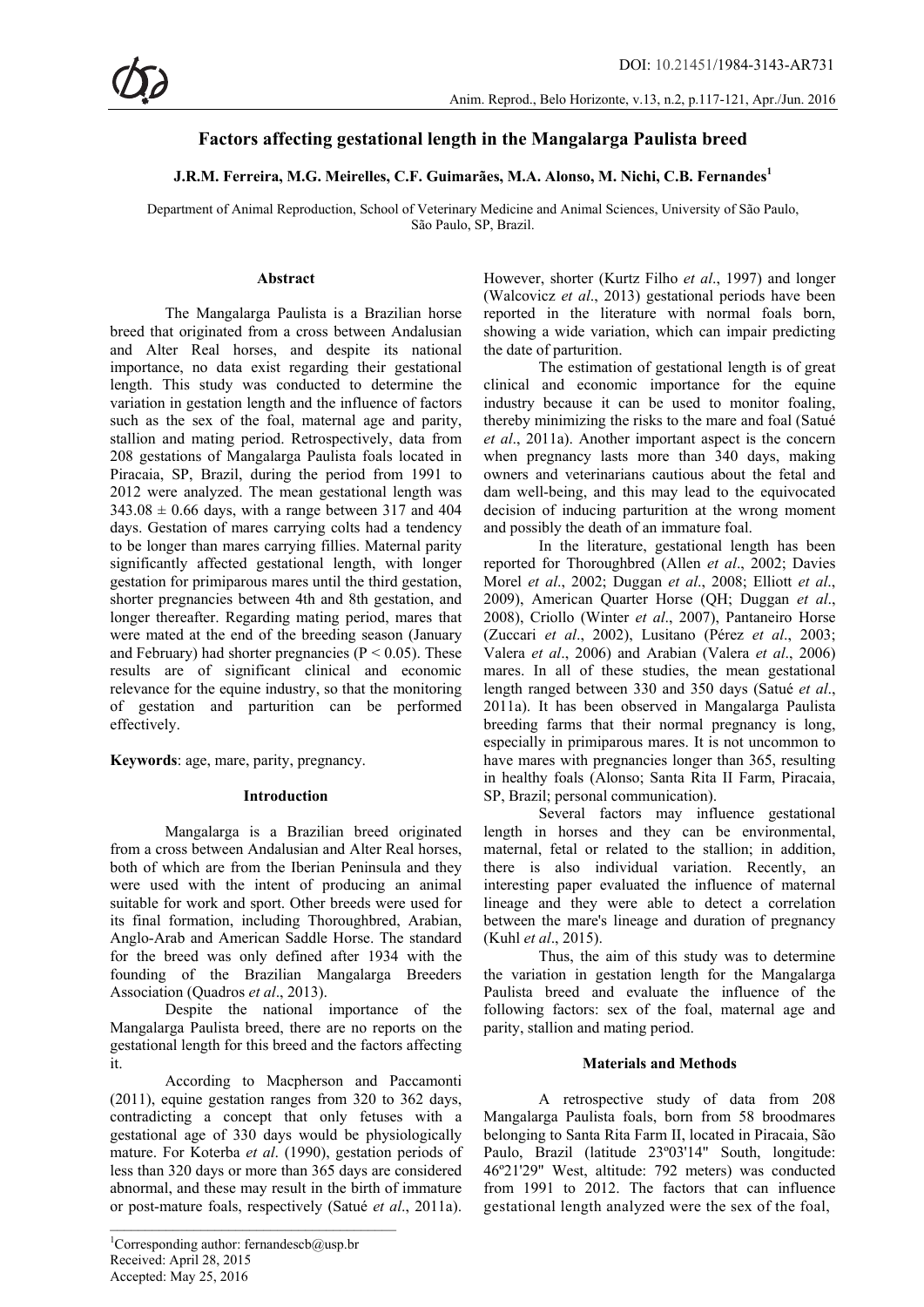maternal age and parity, stallion effect and mating period.

Mares were kept in pasture under field condition, they grazed on Tifton grass and had free access to water and trace mineralized salt. During the last trimester of gestation, mares were fed 1 kg of a 15% crude protein concentrate. The parturitions were not monitored, but mares were checked at 11:00 PM at night and 6:00 AM the next day. Only normal foals with no signs of alterations or health issues at birth were considered.

The gestation length was calculated from the day of ovulation detected by palpation or ultrasonography evaluation until the time of foaling, as recommended in the literature (Satué *et al*., 2011a, b; Aoki *et al*., 2012). All data was collected from the breeding farm files.

Data were examined for normality using the Shapiro-Wilk test. Data that were not normally ( $P < 0.05$ ) distributed were transformed and reanalyzed. Data were analyzed by one-way ANOVA using the PROC GLIMMIX procedure (SAS, version 9.3; SAS Institute Inc., Cary, NC, USA). When a significant effect was observed, means were separated by the PDIFF option. Statistical differences were considered at  $P \le 0.05$  and trends noted at  $0.05 \leq P \leq 0.1$ . Data are presented as the mean  $\pm$  SEM, unless otherwise indicated. Additionally,

multiple regression was used to determine significant predictor variables for gestational length. Variables were selected by a stepwise elimination procedure.

#### **Results**

#### *Population study*

Of the 208 births analyzed, the mean gestation length of the Mangalarga breed was  $343.08 \pm 0.66$  days, with a range between 317 and 404 days. Interestingly, 42.3% of all the pregnancies lasted 345 or longer.

The number of fillies born was 106, and their gestation length was  $341.96 \pm 0.92$  days (range between 317 and 364), whereas for the 102 colts born, the mean gestation length was  $344.32 \pm 0.93$  days (range between 323 and 404). This difference is not statistically significant ( $P = 0.0736$ ).

## *Mare age and parity*

Mare age ranged between 3 and 21 years and had no influence on the gestation length with mean  $\pm$  standard deviation of 343.73  $\pm$  10.41 days. However, the analysis regarding parity from one to more than 10 times showed significant differences among groups as described in Table 1.

Table 1. Mean and standard deviation of the gestation length for groups sorted according to the parity, collected from 208 Mangalarga mares between 1991 and 2012.

| Parity        | Mean $\pm$ SD gestation length  |
|---------------|---------------------------------|
| G1 $(n = 31)$ | $347.76 \pm 1.90$ <sup>A</sup>  |
| $G2(n=32)$    | $345.15 \pm 2.32$ <sup>AB</sup> |
| $G3(n = 23)$  | $345.82 \pm 3.38$ <sup>AB</sup> |
| $G4(n = 21)$  | $341.08 \pm 1.75^{\rm B}$       |
| $G5(n = 13)$  | $338.60 \pm 1.82^{\rm B}$       |
| $G6 (n = 11)$ | $337.67 \pm 2.75^{\rm B}$       |
| $G7(n = 11)$  | $339.17 \pm 3.24^{\rm B}$       |
| $G8(n=7)$     | $342.86 \pm 3.20$ <sup>AB</sup> |
| $G9(n=3)$     | $343.33 \pm 3.71$ <sup>AB</sup> |
| $G10(n=6)$    | $343.40 \pm 6.31$ <sup>AB</sup> |

G1: 1 birth; G2: 2 births; G3: 3 births; G4: 4 births; G5: 5 births; G6: 6 births; G7: 7 births; G8: 8 births; G9: 9 births; G10: >10 births. A,BDifferent letters in the same column indicate significant difference (P < 0.05).

## *Stallion effect*

Six stallions were used between 1991 and 2012 and stallion effect was analyzed. No stallion effect on gestation length was found.

## *Mating period*

Regarding the mating period, mares that were mated in August and October had the longest gestation period. In September there was a statistical difference from August, the duration of pregnancy reduced. November mated mares had gestations with the same duration as those bred in August, but longer than September. Mares mated in December showed a decrease in duration of pregnancy compared to October. Mares that were mated at the end of the breeding season (January and February), during the summer months, had shorter gestations compared to the other groups (Table 2).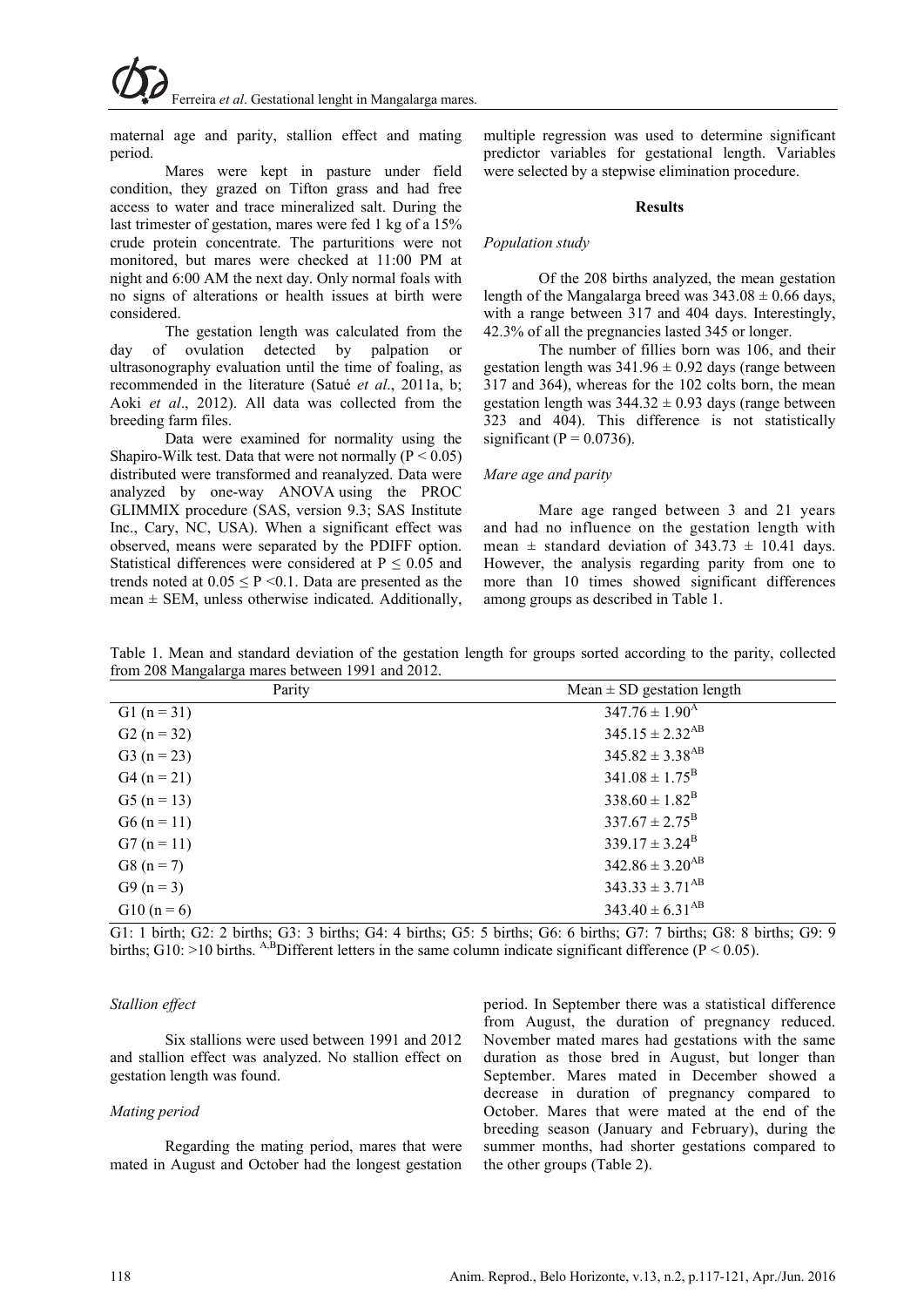| Table 2. Mean $\pm$ standard error of the mean of the gestation length for the groups according to month of mating |  |  |  |  |  |  |  |
|--------------------------------------------------------------------------------------------------------------------|--|--|--|--|--|--|--|
| between $1991$ and $2012$ .                                                                                        |  |  |  |  |  |  |  |

| Mating period                                                                                                                                                                                                                          | $Mean \pm SD$                  |
|----------------------------------------------------------------------------------------------------------------------------------------------------------------------------------------------------------------------------------------|--------------------------------|
| August $(n = 8)$                                                                                                                                                                                                                       | $349.86 \pm 4.52^{\rm A}$      |
| September ( $n = 7$ )                                                                                                                                                                                                                  | $340.86 \pm 1.97^{\text{BC}}$  |
| October $(n = 45)$                                                                                                                                                                                                                     | $348.21 \pm 1.38$ <sup>A</sup> |
| November ( $n = 68$ )                                                                                                                                                                                                                  | $344.38 \pm 1.14^{AB}$         |
| December ( $n = 40$ )                                                                                                                                                                                                                  | $342.58 \pm 1.46^{\rm B}$      |
| January ( $n = 19$ )                                                                                                                                                                                                                   | $336.33 \pm 1.46^{\circ}$      |
| February ( $n = 19$ )                                                                                                                                                                                                                  | $338.10 \pm 1.79^{\circ}$      |
| ABC $\Gamma$ : $\alpha$ , $\alpha$ $\alpha$ $\beta$ $\gamma$ $\alpha$ $\beta$ $\gamma$ $\alpha$ $\beta$ $\gamma$ $\beta$ $\gamma$ $\beta$ $\gamma$ $\beta$ $\gamma$ $\beta$ $\gamma$ $\beta$ $\gamma$ $\beta$ $\beta$ $\beta$ $\gamma$ |                                |

Different letters in the same column indicate significant difference ( $P < 0.05$ ).

#### **Discussion**

The effect of breed on gestation length is important as a great variation can be found in the duration of pregnancy among different breeds, as reported by Allen *et al*. (2002), who also observed an effect of breed on the production of estrogens, progestogens and equine chorionic gonadotropin (eCG) in Thoroughbred-in-Thoroughbred, pony-in-pony, Thoroughbred-in-pony and pony-in-Thoroughbred gestations.

The gestation length observed in the present study (343.08  $\pm$  0.66 days) was greater than reported for the breeds Lusitano and Alter Real that were the ancestors of the Mangalarga breed. Valera *et al*. (2006) showed that the average gestation length in Spanish Andalusian mares is  $336.8 \pm 0.48$  days. Carthusian mares raised in southern Spain have a gestation period of 338.95 ± 9.55 days (Pérez *et al*., 2003) and of 332.4 ± 12.1 days (Satué *et al*., 2011b), all had shorter gestations than the average found in the present study. Likewise, Arabians had an average of  $340.3 \pm 0.63$  days of gestation (Valera *et al*., 2006) and Thoroughbreds had mean gestation length of 334 days with a range of 315 to 360 days in mares housed in Paraná (Kurtz Filho *et al*., 1997). Allen *et al*. (2002), Davies Morel *et al*. (2002) and Galvin and Corley (2010) obtained a mean of  $338 \pm 6.9$ ,  $344.1 \pm 0.49$  and  $340.03$  days of gestation for Thoroughbred mares, respectively, with a minimum of 312 and a maximum of 383 days. McCue and Ferris (2012) found a gestation mean of  $341 \pm 0.3$  days in Thoroughbreds and QHs. Even when comparing the same breeds, a wide variation in gestation length is found, as can be observed in the aforementioned studies. Some factors such as bloodlines in the same breed can affect the mean period of gestation, and also individual variation, management and climate. These can explain the longer gestation period found in the present study compared with the results in the literature.

In the present study, contrary to what is widely accepted, gender of the foal did not significantly influence the mean gestation length  $(P = 0.074)$ , which was  $341.96 \pm 0.92$  days for fillies and  $344.32 \pm 0.93$ days for colts. These results differ from the majority of data for different breeds, in which the gestation length for colts was longer than that for fillies (Bos and Van Der Mey, 1980; Davies Morel *et al*., 2002; Pérez *et al*., 2003; Valera *et al*., 2006; Satué *et al*., 2011a b; Aoki *et al*., 2012; McCue and Ferris, 2012). Only few publications were not able to detect a significant

influence of gender on the length of gestation (Campitelli *et al*., 1982; Valente *et al*., 2006), as it was found in our study. As a tendency of longer gestation for colts ( $P = 0.074$ ) was found, probably an increase in the number of observations could have been able to find an effect of gender.

A controversial aspect is the influence of age in gestational length. In the present study, an age effect was not observed, in agreement with several studies (Campitelli *et al*., 1982; Kurtz Filho *et al*., 1997, Galvin and Corley, 2010; Aoki *et al*., 2012; McCue and Ferris, 2012). However, Valera *et al*. (2006) concluded that as the mare ages, there is a rapid decrease in the gestation period until 10 to 12 years of life, with a subtle decrease after this age. Satué *et al*. (2011b) observed similar data, with mares between 8 and 12 years having shorter pregnancies (330.8  $\pm$  11 days) than those between 13 and 17 years (336.1  $\pm$  8.9 days). It is important to note that age and parity are difficult factors to evaluate separately as primiparous mares are normally young and old mares are multiparous.

Regarding the effect of parity, primiparous mares had longer gestation than multiparous mares, with a mean of  $347.76 \pm 1.90$  days for primiparous mares (Table 2), and these results corroborate those found by Pool-Anderson *et al*. (1994), Valente *et al*. (2006), Satué *et al*. (2011b) and Kuhl *et al*. (2015). According to Valera *et al*. (2006), the gestation length decreases until the fourth and fifth parity, then increases progressively in subsequent births. However, some authors were not able to find significant influence of parity on gestation length in draft mares (Aoki *et al*., 2012).

It has been suggested that primiparous mares, which are generally younger mares, are not anatomically and physiologically prepared compared to multiparous mares (Valera *et al*., 2006) as they did not have a prior gestation, therefore the contact area of fetus and placenta is smaller, resulting in a longer gestation. Wilsher and Allen (2003) demonstrated that foals born from primiparous mares were lighter than those born from multiparous mares, reinforcing the importance of the first pregnancy in uterine preparation so that, in subsequent pregnancies, the embryo encounters a more developed environment that is able to provide all of the potential to placental and fetal growth, thus possibly reducing the gestation length to the average duration in multiparous mares. As the mare ages, the uterus suffers from degeneration and it can diminish fetomaternal contact of placenta, thus it takes more time to fully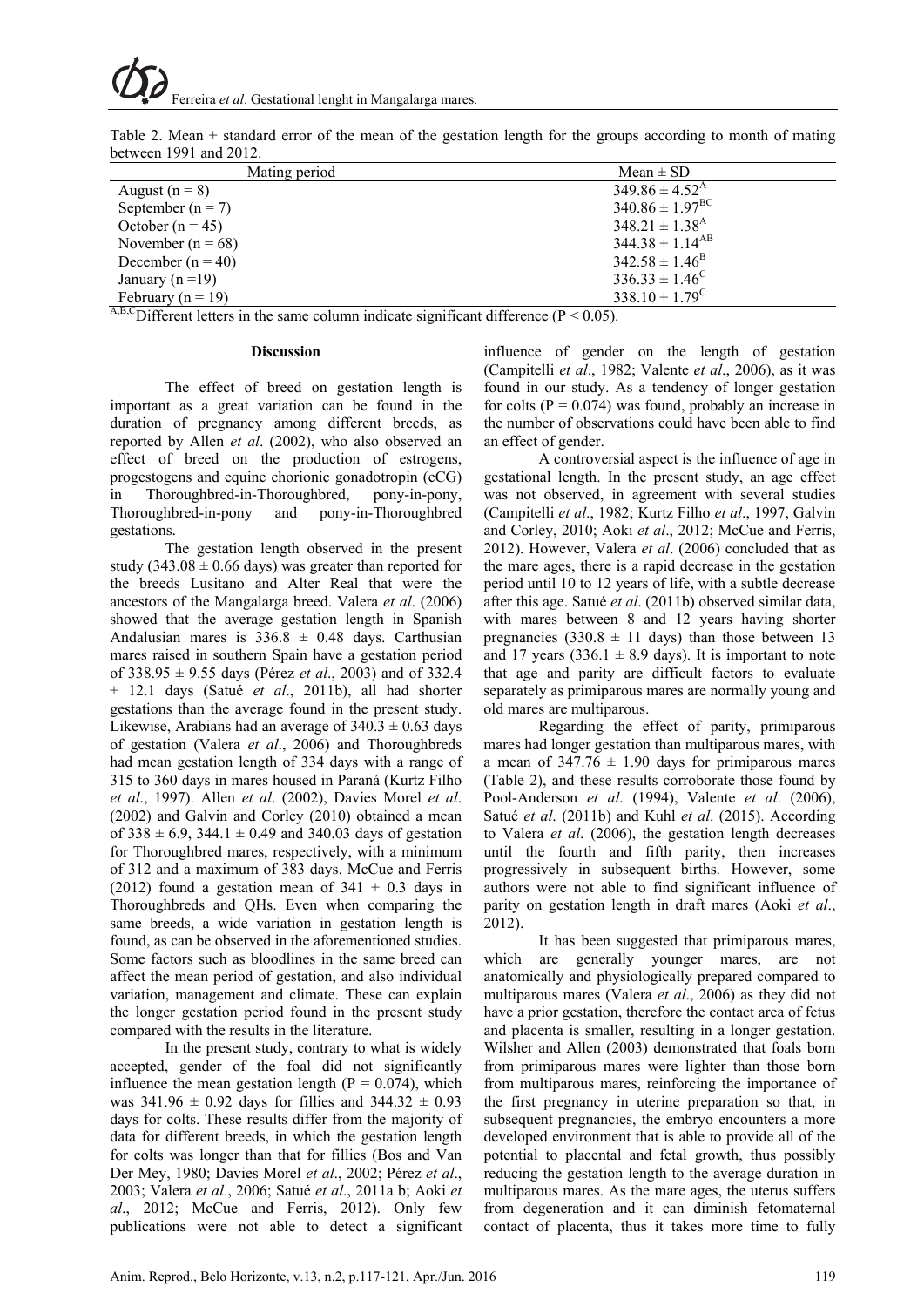develop the foal (Wilsher and Allen, 2003), and gestational length increases, as it was found in the present study after the 8th pregnancy.

Valera *et al*. (2006) and Aoki *et al*. (2012) observed a strong correlation between the length of a gestation in relation to the previous one in the same mare, and concluded that the individual factor is more influential than the sex of the foal. Thus, they proposed that it is useful to know about previous foaling from each mare for predicting the foaling date. On the other hand, in a herd of Warmblood mares in Germany, the previous gestational length did not help predicting the following, as mares with up to twelve foalings had an interval of 16 to 35 days in their pregnancy duration (Kuhl *et al*., 2015). When the multivariate regression was used, an effect of mare was not detected.

According to published data, the genetic makeup of the breed and the stallion could also influence the gestation length. Valera *et al*. (2006) found that the heritability for gestation length in Andalusian and Arabian animals is 0.21, and the repeatability is 0.36 and 0.37, respectively. Satué *et al*. (2011b) showed that some stallions tended to produce gestations that are shorter or longer than 340 days and therefore suggested that stallions that tend to prolong the gestation length should be used at the beginning of the breeding season. However, the present study did not find any influence of the stallion on the gestation length of Mangalarga Paulista mares.

The moment of conception proved an important factor, as it was found that when conception occurs at the end of the breeding season, there is a significant reduction in gestation length compared to mares bred at the beginning of the breeding season, thus confirming the findings of Campitelli *et al*. (1982), Macpherson and Paccamonti (2011) and Satué *et al*. (2011a). The authors of these studies suggest that the difference is most likely due to better nutritional and temperature conditions during the breeding season, in addition to the influence of sunlight on the endocrine system of the mare. Pérez *et al*. (2003) observed that gestation length decreases as the breeding season progresses, and it decreases 2.75 days for each month of delay in the mating of the mare. Satué *et al*. (2011b) also reported significantly shorter pregnancies in Carthusian mares mated between May and July (320.3  $\pm$ 9.7 days) than those mated between November and January (333.2  $\pm$  13.6 days) and between February and April (335.6  $\pm$  10.0 days).

According to Kuhl *et al*. (2015), maternal lineage plays an important role in determining gestational length and the foal sex ratio, and they suggested that function differences might be the explanation for the difference. Another study that measured the percentage of mare and stallion influence on gestation duration found that 13 to 18% are related to the mare and only 2-3% to the stallion (Langlois and Blouin, 2012).

The gestation length in the Mangalarga Paulista breed, observed in this study, was of  $343.08 \pm 0.66$ days, which is longer than the gestation lengths found for most breeds and closer to that recorded for Thoroughbreds and QHs raised in the northern hemisphere. Also, gestational length with a difference of 87 days (317-404) resulted in viable and healthy foals, which is a wide variation, greater than previously reported for Warmblood mares, with almost two months of variation. Gestation length tended to be influenced by the sex of the foal. The factors that influenced the duration of pregnancy were parity and month of conception. It should be observed carefully that 42.3% of all pregnancies in the present study lasted 345 or longer, which is clinically important when we consider that most predictions of foaling are calculated using 330 days of duration. Even more interesting is that we had an incidence of 6.7% of gestations lasting more than 360 days, different from Valera *et al*. (2006) who reported less than 1% for Spanish breed and no occurrence for Arabians. Maybe this wider variation in Mangalarga might be due to the fact that it is a breed recently formed, and has the influence of several breeds and lineages in its formation. Owners and managers become extremely anxious and worried about the wellbeing of mare and foal, and knowing that Mangalarga's have longer gestation, this estimation can be more accurately performed.

These data show the wide variation in the gestation period of horses, and remarkably variable in Mangalarga Paulista breed, that confirms the clinical importance because a critical analysis when classifying a foal as premature, dysmature and post-mature should be done, as it could be noted that both a 317 and 404 pregnancy resulted in normal foals. Furthermore, monitoring gestation and time of parturition may prevent the loss of the mare and/or the foal in addition to minimizing economic losses.

## **Acknowledgments**

The authors thank the financial support from CNPq (470664/2013-4) and Santa Rita II Farm (Piracaia, São Paulo, Brazil) for providing both the animals and the data used in this study.

#### **References**

**Allen WR, Wilsher S, Stewart F, Stewart F, Ousey J, Ousey J, Fowden A**. 2002. The influence of maternal size on placental, fetal and postnatal growth in the horse. II. Endocrinology of pregnancy. *J Endocrinol*, 172:237-246.

**Aoki T, Yamakawa K, Ishii M**. 2012. Factors affecting gestation length in heavy draft mares. *J Equine Vet Sci*, 33:437-440.

**Bos H, Van Der Mey GJW**. 1980. Length of gestation periods of horses and ponies belonging to different breeds. *Livest Prod Sci*, 7:181-187.

**Campitelli S, Carenzi C, Verga M**. 1982. Factors which influence parturition in the mare and development of the foal. *Appl Anim Ethol*, 9:7-14.

**Davies Morel MCG, Newcombeb JR, Holland SJ**. 2002. Factors affecting gestation length in the Thoroughbred mare. *Anim Reprod Sci*, 74:175-185.

**Duggan VE, Holyoak GR, MacAllister CG, Cooper**